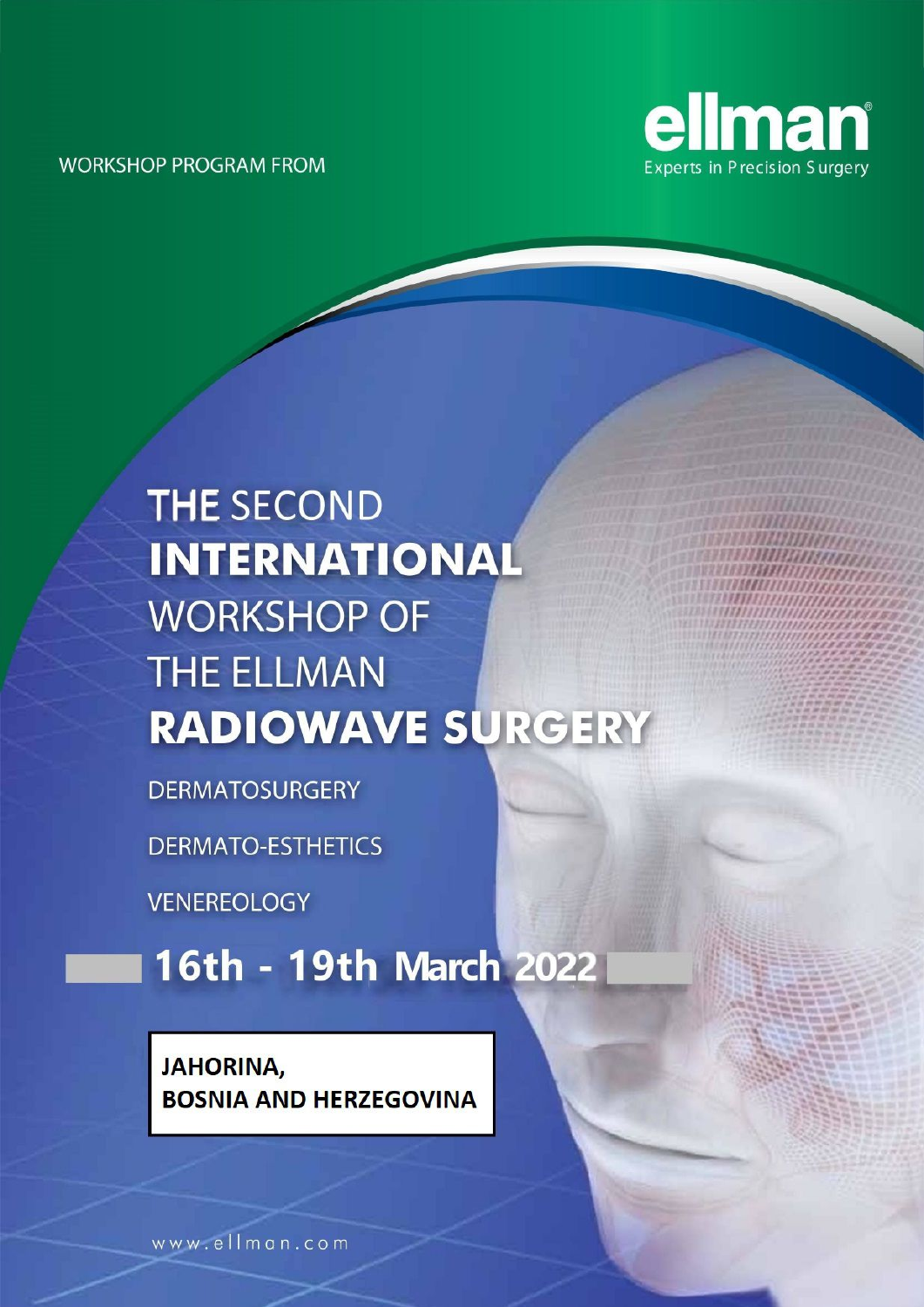



## **BRIEF DISCRIPTION OF THE WORKSHOP:**

#### **DERMATOSURGERY LIVE**

RW REMOVAL OD NEVI AND OTHER SKIN TUMORS (SOFT FIBROMAS, POLYPS, KERATOSIS, DIFFERENT FORMS OF WARTS, ETC.)

#### **DERMATO-ESTHETICS LIVE**

PELLEVE RW LIFTING (FACE, EYELIDS, NECK AND CLIVAGE LIFTING)

#### **VENEREOLOGY LIVE**

RW REMOVAL OF ALL CONDYLOMA FORMS IN WOMEN AND MEN (ANAL CONDYLOMA, GIAN CONDYLOMA, PENIS MUCOUS MEMBRANE CONDYLOMA, LABIA MINORA, VAGINA AND CERVIX)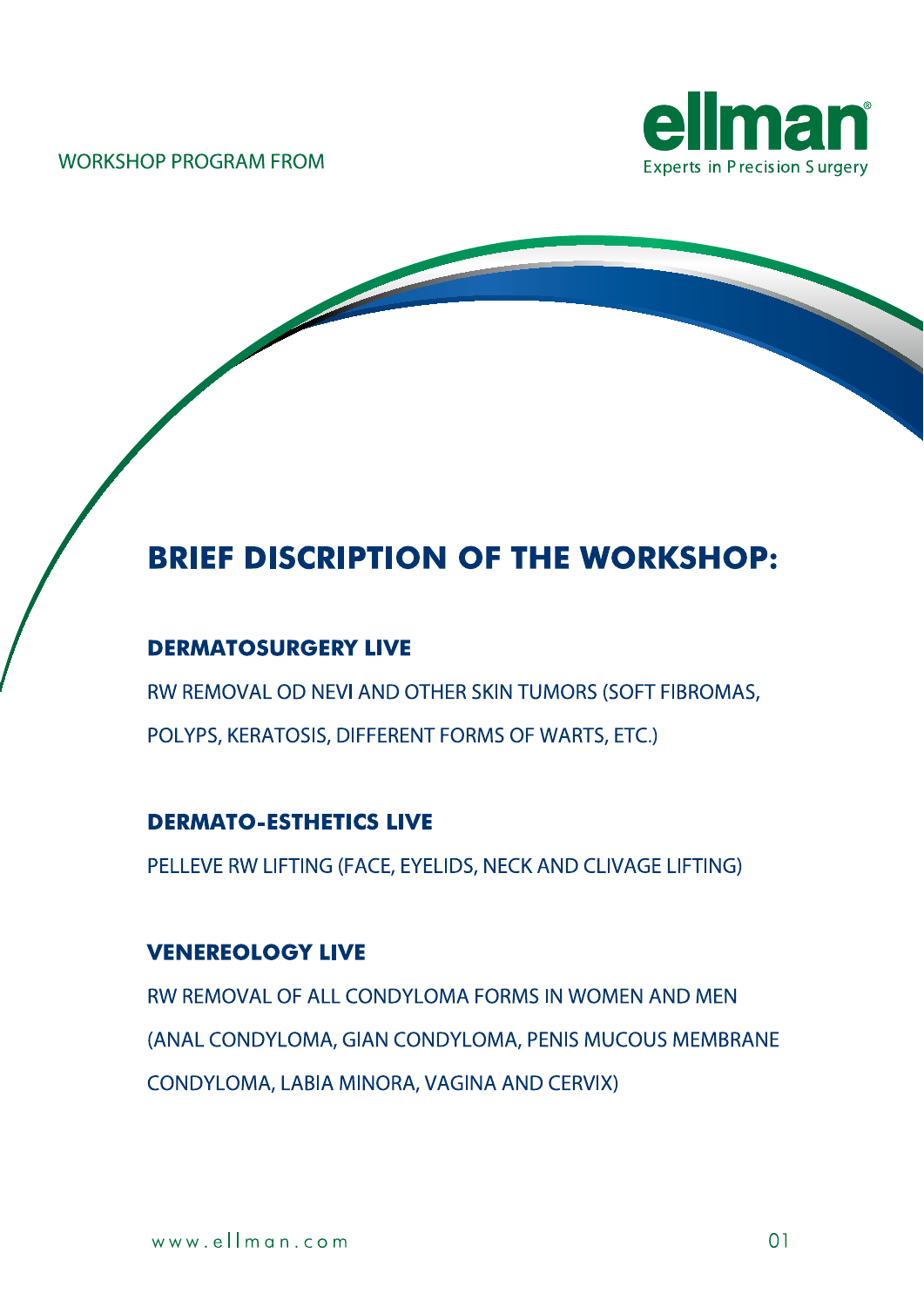

## **DRAFT WORKSHOP SCHEDULE, BY DAY:**

#### **March 16th**

6 p.m.: Participants' arrival, registration, familiarizing with the official program and the venue of lectures and the workshop

#### **March 17th**

11 a.m.: Session 1: Prof. Dr. Miodrag. Milojević, dermatovenereology specialist. PELLEVE RADIOWAVE LIFTING (FACE, NECK AND CLEAVAGE LIFTING) QUESTIONS AND ANSWERS

1p.m.: Lunch

3p.m.: PELLEVE RADIOWAVELIFTING – LIVETRAINIGN ON PATIENTS Training performed by: Dr Igor Jeremić, gynecology, radiowave dermatosurgery and dermato-estethics specialist; official educator of the Ellman Co., for Europe, Russia and Turkey And Prof Dr Miodrag Milojević, dermato-venereology specialist.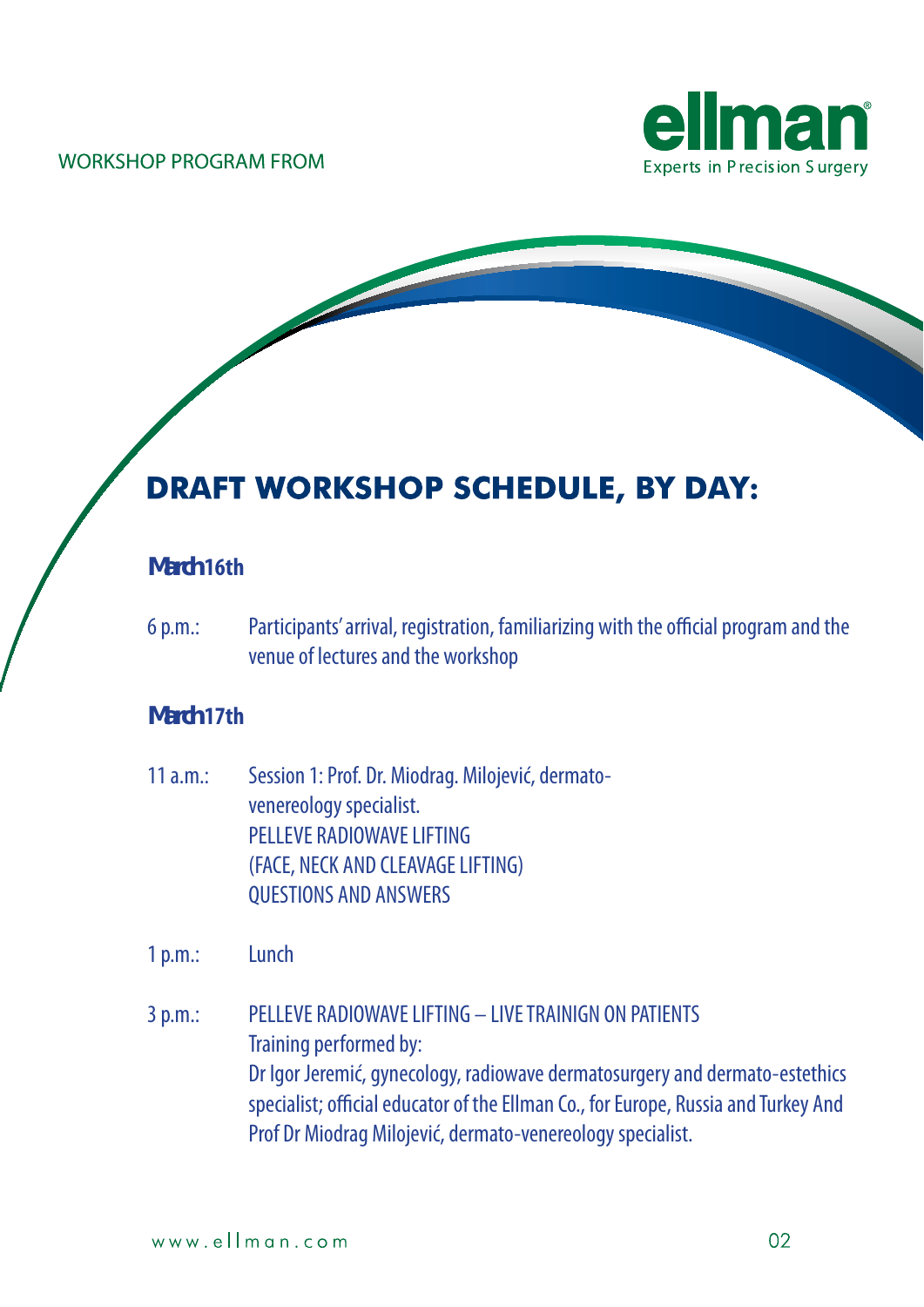

## **DRAFT WORKSHOP SCHEDULE, BY DAY:**

- 4:30 p.m.: EXCHANGE OF EXPERIENCES and trials by the workshop participants
- 7:p.m.: Opening ceremony, quests, TV, etc. Opening speech. Small cocktail party
- 21:00 p.m.: Party, dinner

#### **March 18th**

10 a.m.: Session 3: Prof. Dr. Miodrag. Milojević, dermato-venereology specialist. RADIOWAVE NAVI REMOVAL RWIN REMOVING OF OTHER SKIN TUMORS

10:45a.m.: Coffeebreak

11 a.m.: Session 4: prof. Dr. Aleksandar Kiralj, maxillofacial surgery specialist. EXPERIENCESWITH RWTECHNOLOGYIN MAXILLOFACIALSURGERY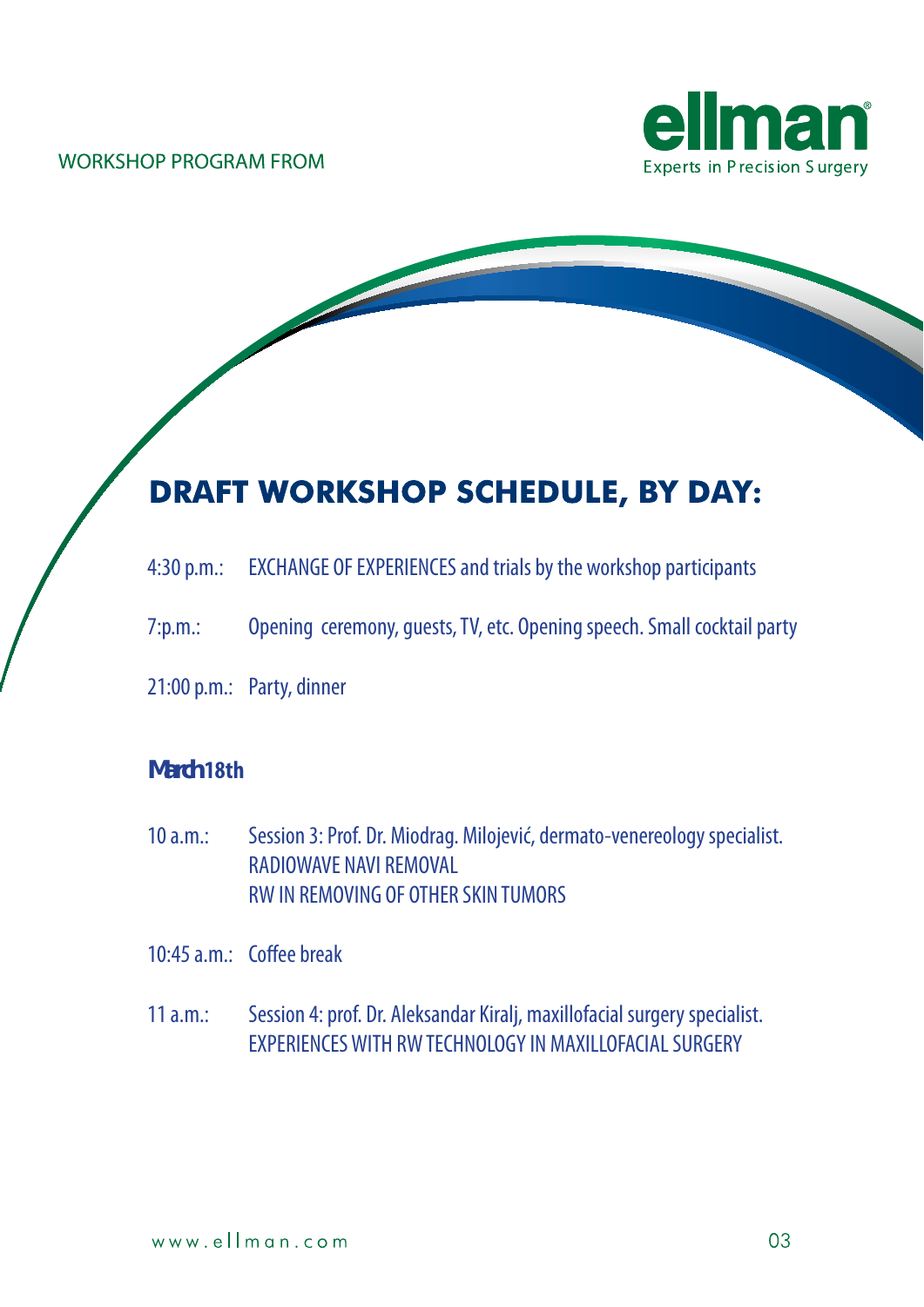

## **DRAFT WORKSHOP SCHEDULE, BY DAY:**

| 11:30 a.m.: Session 5: Dr sci. Miomir Kražić, MS, pathology specialist. |
|-------------------------------------------------------------------------|
| RW REMOVED SAMPLES: PATOHISTOLOGY VERIFICATION OPTIONS                  |

- 12:00 p.m. Session 6: Prof. Dr. Miodrag Milojević, dermato-venereology specialist. Dr Igor Jeremić, gynecology, RW dermatosurgery and dermato-estethics specialist. VENEREOLOGY: RW CONDYLOMAS REMOVAL IN WOMEN AND MEN IN ANY LOCATION
- 12:30 p.m Session 7: dr Igor Smiljanić, plastic and reconstructive surgery specialist EXPERIENCES WITH RW TECHNOLOGY IN PLASTIC SURGERY
- 1:30 p.m.: Lunch
- 3 p.m.: Live training in dermatosurgery and venereology on patients
	- Removing nevi and other skin tumors
	- Removing condyloma in women and men Presenters: Dr. Igor Jeremić, gynecology, RW dermatosurgery and dermatoestethics specialist; Prof. Dr. Miodrag Milojević, dermato-venereology specialist.
- 5 p.m.: Exchange of experiences and trials by workshop participants